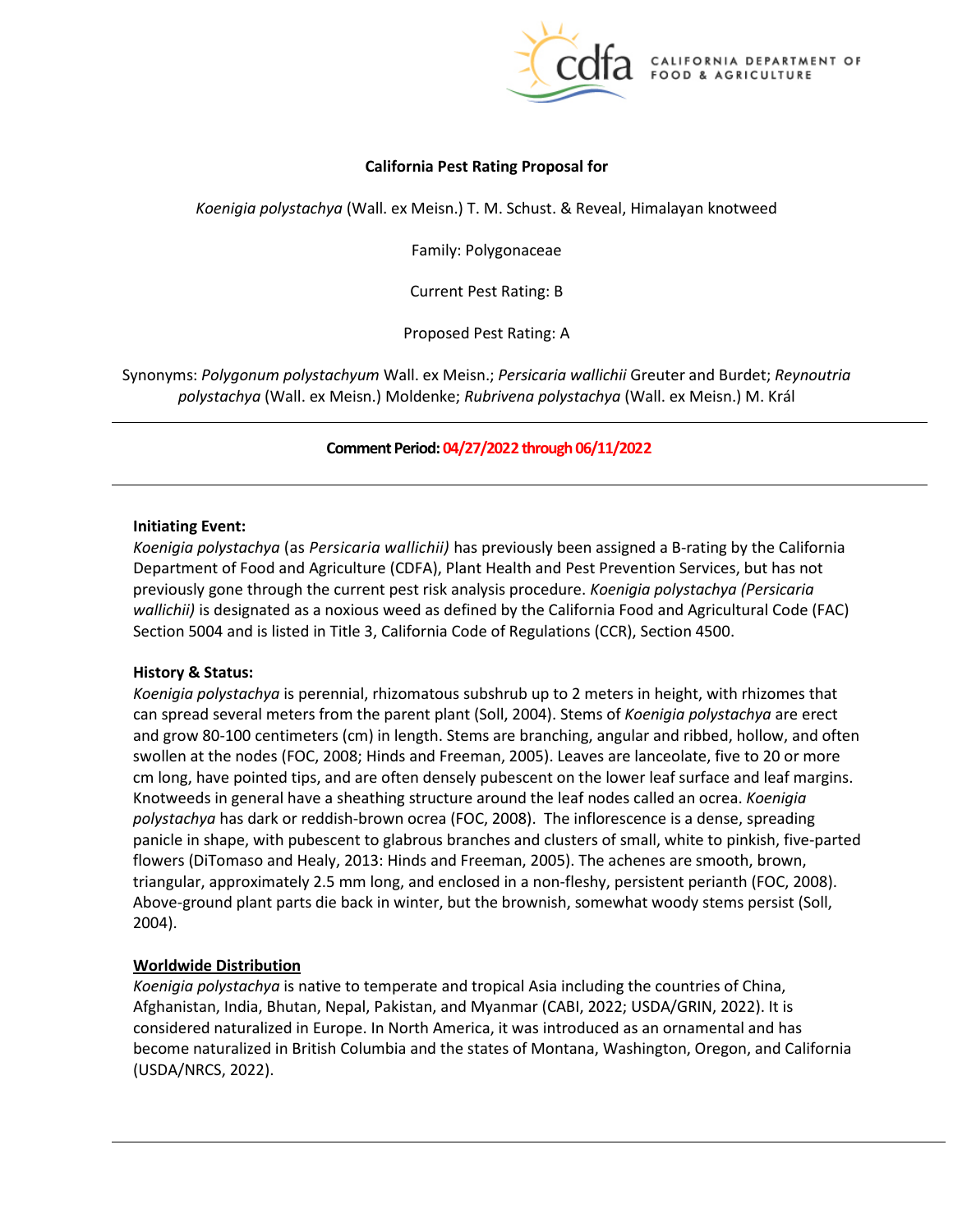

## **Official Control:**

 *Koenigia polystachya (as Persicaria wallichii)* is listed on CCR Section 4500 as a noxious weed defined Section 403 to prevent the introduction and spread of noxious weeds. *Koenigia polystachyum* (as by California FAC Section 5004. The Department is mandated by California FAC, Division 1, Chapter 3, *Persicaria wallichii*) is listed as a restricted noxious weed seed defined by California FAC Section 52258 and is subject to tolerances when found in agricultural seed shipments.

 Washington and is subject to local eradication and control efforts. *Koenigia polystachya* (as *Polygonum polystachyum*) is designated as a B-rated noxious weed species in the state of Oregon and is subject to eradication and control efforts at the local level (NPB, 2022). *Koenigia polystachya* (as *Persicaria wallichii*) is designated as a Class B noxious weed in the state of

# **California Distribution:**

 county are as follows: Humboldt (116); Del Norte (7); Mendocino (1); Placer (1); Santa Cruz(1). The CDFA *Persicaria wallichii*) from Del Norte County in 2017 (CDFA/PDR database, 2022). The Consortium of California Herbaria database (CCH, 2022) has vouchered specimen records from the same five counties, with the earliest collections dating back to 1918 and 1925 in Humboldt County, and one additional planting. The CalFlora Database contains 128 records of *Koenigia polystachya* (listed as *Polygonum polystachyum*  and *Persicaria wallichii*) collected in California between 1940-2021. The number of collections per Pest and Damage Record (PDR) database contains one additional record of *Koenigia polystachya* (as collection from Golden Gate Park in San Francisco County in 1982, most likely representing a cultivated

**California Interceptions**: There are no recorded interceptions of *Koenigia polystachya* in the CDFA PDR database.

## **Consequences of Introduction**

## **1)** Climate/Host Interaction: Score is High (3)

 *Koenigia polystachya* can grow in a wide range of habitats with varying levels of soil moisture, nutrients, and light conditions. *Koenigia polystachya* can tolerate dry soils (CABI, 2019); however, be found at elevations ranging from 0-4600 meters above sea level in waste areas, rocky slopes, and other water drainage systems (CABI, 2019; DiTomaso and Healy, 2013). establishment requires some soil moisture (DiTomaso and Healy, 2013). *Koenigia polystachya* can meadows, wet forests, wetlands, valleys, riparian corridors, roadsides, ditches, irrigation canals,

- -Low (1) Not likely to establish in California; or likely to establish in very limited areas
- Medium (2) may be able to establish in a larger but limited part of California
- **High (3) likely to establish a widespread distribution in California**

## **2) Known Pest Host Range:** Score is **High (3)**

*Koenigia polystachyum* can occur wherever general ecological conditions exist that are conducive to its survival.

- Low (1) has a very limited host range
- Medium (2) has a moderate host range
- **- High (3) has a wide host range**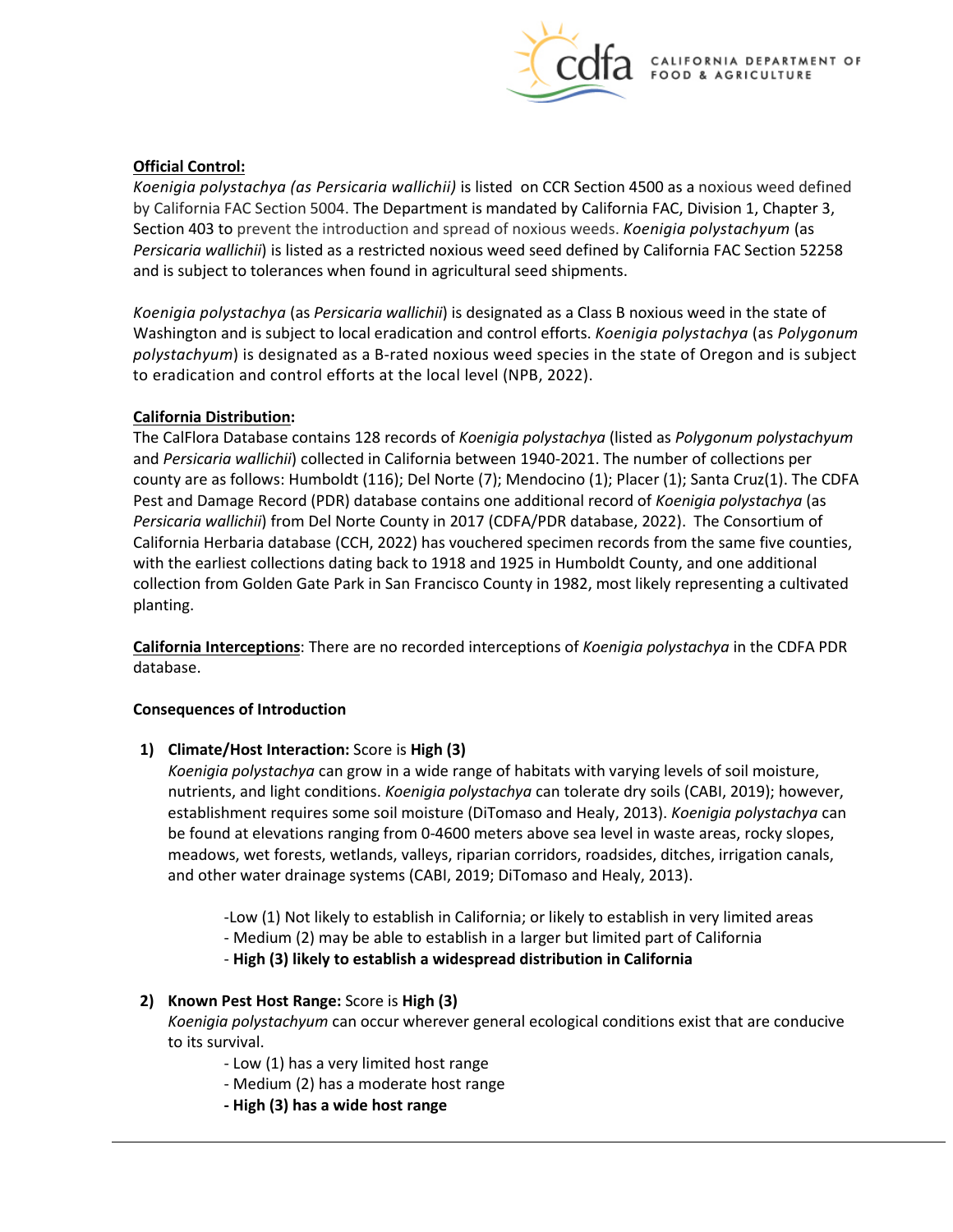

# **3) Pest Dispersal Potential:** Score is **High (3)**

 exclusively, by woody rhizomes or fragmented stem sections that can root from the nodes." Root and stem fragments as small as 1 cm can form new plants (DiTomaso and Healy, 2013). *Koenigia*  According to DiTomaso and Healy (2013) *Koenigia polystachya* can "spread primarily or perhaps *polystachya* rhizome and stem fragments can be dispersed in waterways and by flooding (CABI, 2022), and moved by animals (beavers), on earth moving equipment, and in contaminated soil (Soll, 2004).

 regarding the ability of pure strains of *Koenigia polystachya* to reproduce sexually in North America (Soll, 2004). Seeds of *Koenigia polystachya* can be dispersed by wind and water; however, there is uncertainty

- Low (1) does not have high reproductive or dispersal potential
- Medium (2) has either high reproductive or dispersal potential
- **- High (3) has both high reproduction and dispersal potential**

## **4) Economic Impact:** Score is **High (3)**

Shipments of agricultural commodities, including agricultural seed, that are found to be infested with *Koenigia polystachya* are subject to quarantine and eradication measures if destined to a state where it is listed as a regulated noxious weed.

 The large size and partially woody structure of the plant can be disruptive of rangeland and can interfere with agricultural equipment. The plants can also interfere with water transport when the diligently for long periods of time in order to be successful (DiTomaso and Healy, 2013). plants become established along drainage canals or in riparian areas. Control and eradication of infestations for *Koenigia polystachya* are costly and time-consuming and must be carried out

- A. The pest could lower crop yield.
- **B. The pest could lower crop value (includes increasing crop production costs).**
- **C. The pest could trigger the loss of markets (includes quarantines).**
- **D. The pest could negatively change normal cultural practices.**
- E. The pest can vector, or is vectored, by another pestiferous organism.
- F. The organism is injurious or poisonous to agriculturally important animals.
- **G. The organism can interfere with the delivery or supply of water for agricultural uses.**

Economic Impact:

- Low (1) causes 0 or 1 of these impacts
- Medium (2) causes 2 of these impacts
- **High (3) causes 3 or more of these impacts**

# **5) Environmental Impact:** Score is **High (3)**

 Perennial, rhizomatous growth and the numerous branching stems of *Koenigia polystachya* result in a clumping growth habit and the formation of dense colonies. *Koenigia polystachya* can create large stands that exclude native vegetation and impede seedling recruitment for woody species.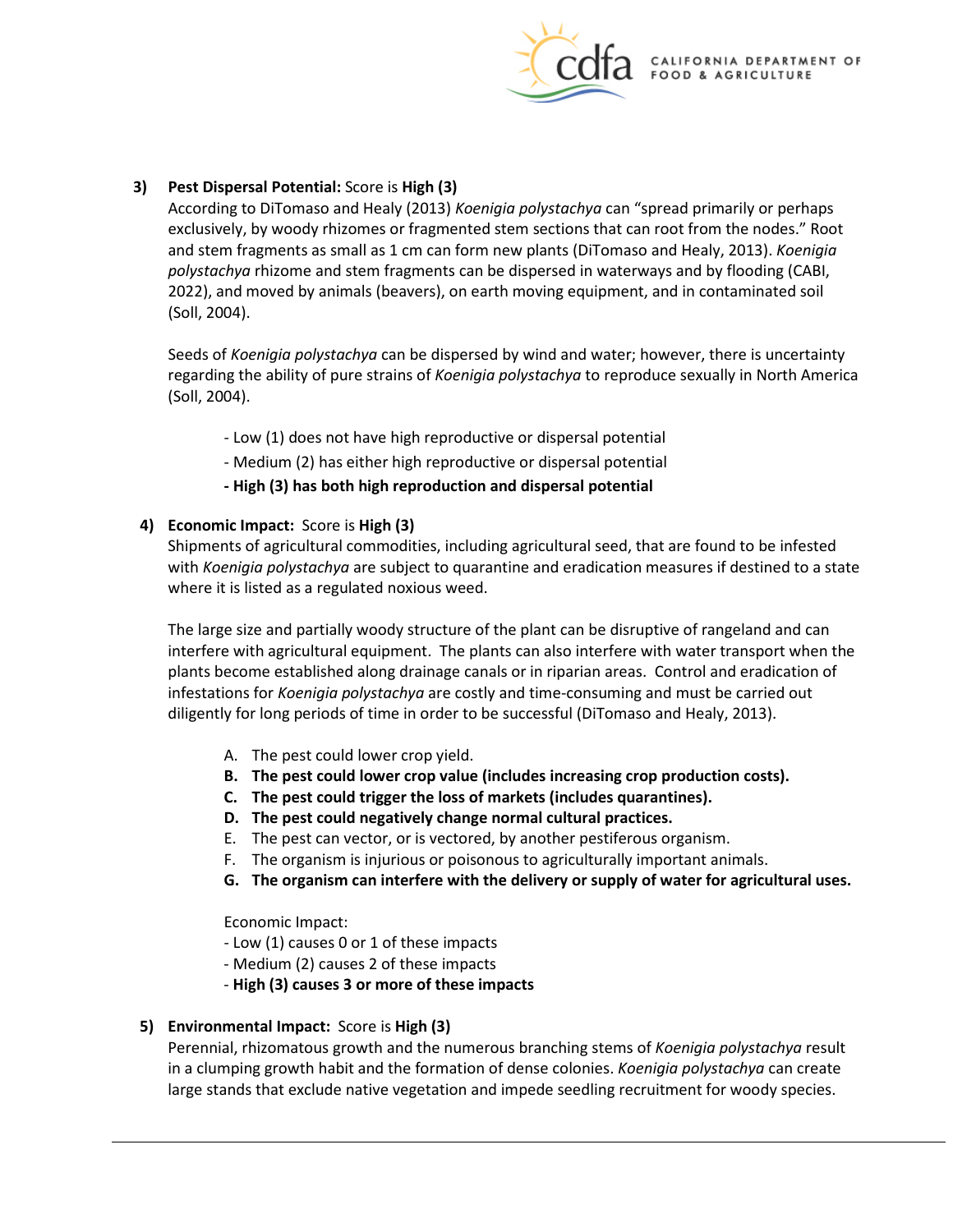

 Loss of native plant species diversity can impact water quality, degrade habitats, and lead to disruptions throughout the ecosystem (King County Noxious Weed Control Program, 2022).

- **disrupting natural communities, or changing ecosystem processes. A. The pest could have a significant environmental impact such as lowering biodiversity,**
- **B. The pest could directly affect threatened or endangered species.**
- **C. The pest could impact threatened or endangered species by disrupting critical habitats.**
- **D. The pest could trigger additional official or private treatment programs.**
- E. The pest significantly impacts cultural practices, home/urban gardening or ornamental plantings.

Environmental Impact:

- Low (1) causes none of the above to occur
- Medium (2) causes one of the above to occur
- **- High (3) causes two or more of the above to occur**

 Consequences of introduction to California for *Koenigia polystachya* **(High 15)** 

Low  $=$  5-8 points Medium = 9-12 points **High = 13-15 points** 

## **1) Post Entry Distribution and Survey Information**: Score is **Low (-1)**

 *Koenigia polystachya* has been found in four northern California coastal counties (Del Norte, Humboldt, Mendocino, and Santa Cruz) and one county in the Sierra Nevada foothills (Placer).

 -Not established (0) Pest never detected in California or known only from incursions. **-Low (-1) Pest has a localized distribution in California or is established in one suitable climate/host area (region).** 

-Medium (-2) Pest is widespread in California but not fully established in the endangered area, or pest established in two contiguous suitable climate/host areas.

 than two contiguous or non-contiguous suitable climate/host areas. -High (-3) Pest has fully established in the endangered area, or pest is reported in more

**7) Final Score: High (15-1=14)** 

### **Conclusion and Rating Justification:**

Due to the High score of this analysis, and to help prevent the spread of *Koenigia polystachya* to new areas within California, an A-rating is recommended.

### **Uncertainty**

It is unclear to what degree ornamental plantings of the Himalayan knotweed persist in California.<br>The species has been present in north coastal counties of California for many decades, so there in little uncertainty about the risks to the environment posed by species. Himalayan knotweed has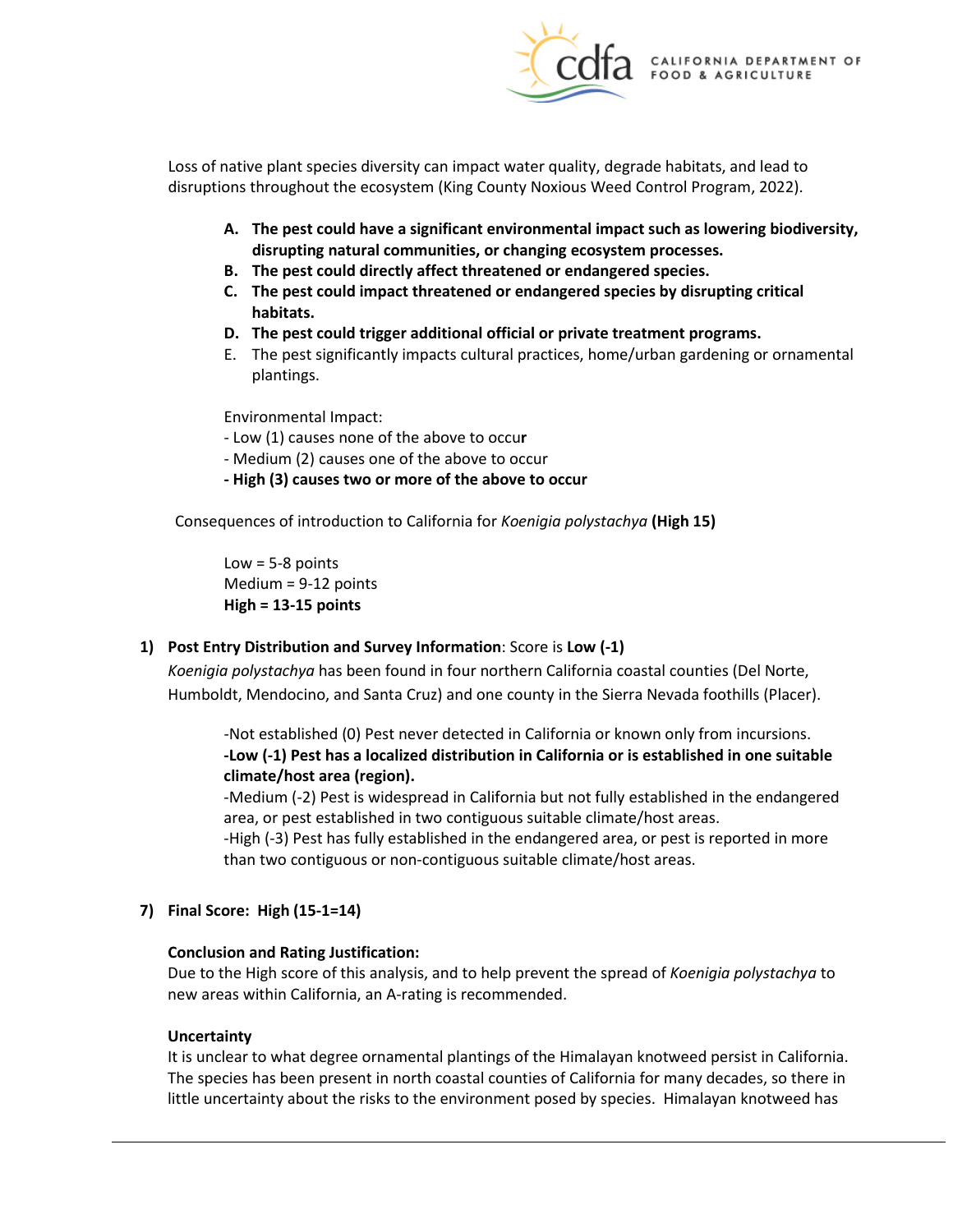

been treated under scientific names in several different genera of Polygonaceae (e.g., as *Polygonum polystachyum*, *Rubrivena polystachya*, *Persicaria wallichii*, and currently as *Koenigia polystachya*) as generic concepts have changed with the use of molecular phylogenetic data to augment morphological systematics (Schuster et al., 2015), but the delimitation of the species has been stable.

### **References**

Compendium. Wallingford, UK: CAB International[. https://www.cabi.org A](https://www.cabi.org/)ccessed March 11, 2022 Commonwealth Agricultural Bureaux International (CABI). 2022, *Persicaria wallichii*. Invasive Species

[Herbaria.](http://ucjeps.berkeley.edu/consortium/about.html) 2022. Berkeley, California. https://www.calflora.org/\_Assessed March 11, 2022 [Calflora:](https://www.calflora.org/) Information on California plants for education, research, and conservation, with data contributed by public and private institutions and individuals, including the [Consortium of California](http://ucjeps.berkeley.edu/consortium/about.html) 

 California Department of Food and Agriculture (CDFA), Plant Pest Diagnostics Branch, Pest and Damage Record (PDR) Database. Accessed March 15, 2022.

Consortium of California Herbaria (CCH). 2022.<https://ucjeps.berkeley.edu/consortium/>Accessed April 1, 2022

DiTomaso, J. M. and Kyser, G.B. 2013. A Weed Report from the book *Weed Control in Natural Areas in the Western United States*. Japanese, Sakhalin, Bohemian, and Himalayan knotweeds. Weed Research and Information Center, University of California.

 eFloras. 2008. Flora of China (FOC). Volume 5. Polygonaceae. *Polygonum polystachyum* var. *polystachyum.* Missouri Botanical Garden, St. Louis, MO & Harvard University Herbaria, Cambridge, MA [http://www.efloras.org](http://www.efloras.org/) Accessed March 15, 2022.

European and Mediterranean Plant Protection Organization (EPPO) Global Database. 2022. [https://gd.eppo.int](https://gd.eppo.int/) Accessed March 15, 2022.

 Hinds, H.R., and Freeman, C.C. 2005. *Persicaria* (Linnaeus) Miller. Pp. 574-594 in Flora of North Magnoliophyta: Caryophyllidae, Part 2. Oxford University Press, New York and Oxford. America Editorial Committee (eds.). Flora of North America North of Mexico. Volume 5.

[form.aspx](https://kingcounty.gov/services/environment/animals-and-plants/noxious-weeds/infestation-form.aspx) Accessed March 15, 2022 King County Department of Natural Resources and Parks, Noxious Weed Control Program. 2022. [https://kingcounty.gov/services/environment/animals-and-plants/noxious-weeds/infestation-](https://kingcounty.gov/services/environment/animals-and-plants/noxious-weeds/infestation-form.aspx)

National Plant Board (NPB), State Law and Regulation Summaries[. https://nationalplantboard.org/laws](https://nationalplantboard.org/laws-and-regulations)[and-regulations A](https://nationalplantboard.org/laws-and-regulations)ccessed March 14, 2022

 Schuster, T.M., Reveal, J.L., Bayly, J.M. and Kron, K.A. 2015. An updated molecular phylogeny of Polygonoideae (Polygonaceae): Relationships of *Oxygonum*, *Pteroxygonum*, and *Rumex*, and a new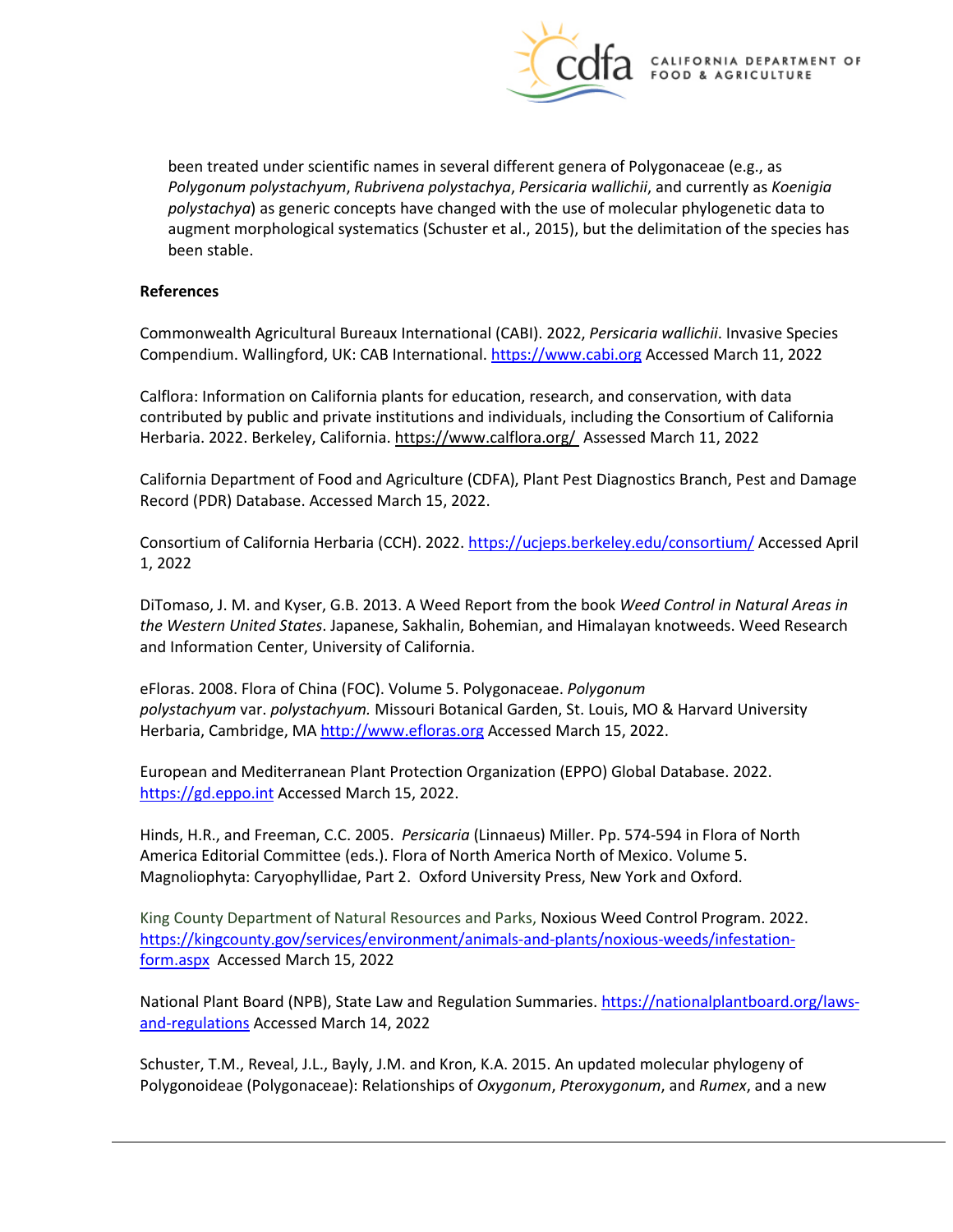

 [/taxon.64.6.1188](https://www.jstor.org/stable/10.2307%20/taxon.64.6.1188) Accessed March 12, 2022. circumscription of *Koenigia*. Taxon 64:1188-1208. [https://www.jstor.org/stable/10.2307](https://www.jstor.org/stable/10.2307%20/taxon.64.6.1188) 

 hybrids) in the Pacific Northwest. Portland, Oregon. The Nature Conservancy, Oregon Field Office. Soll J, 2004. Controlling knotweed (*Polygonum cuspidatum*, *P. sachalinense*, *P. polystachyum* and <http://www.invasive.org/gist/moredocs/polspp01.pdf>Accessed March 14, 2022

Harvard University, 88, 1–129. [http://www.jstor.org/stable/41764079 Accessed March 14,](http://www.jstor.org/stable/41764079%20Accessed%20March%2014) 2022. Steward, A. N. 1930. The Polygonaceae of Eastern Asia. Contributions from the Gray Herbarium of

 Germplasm System. 2022. Germplasm Resources Information Network (GRIN Taxonomy). National 14, 2022 United States Department of Agriculture (USDA), Agricultural Research Service, National Plant Germplasm Resources Laboratory, Beltsville, Maryland[. https://npgsweb.ars-grin.gov/ A](https://npgsweb.ars-grin.gov/)ccessed March

United States Department of Agriculture, Natural Resources Conservation Service, Plants Database PLANTS Database, National Plant Data Team, Greensboro, NC 27401-4901 USA. <https://plants.usda.gov/home/>Accessed March 14, 2022

Author Contact: [Courtney.Albrecht@cdfa.ca.gov](mailto:Courtney.Albrecht@cdfa.ca.gov) 

 **Responsible Party:** Robert Price, Primary State Botanist; California Department of Food and Agriculture; Seed Laboratory and Herbarium; 3294 Meadowview Road, Sacramento, CA 95832; (916) 738-6700; [permits@cdfa.ca.gov.](mailto:permits@cdfa.ca.gov)

## **\*Comment Period: 04/27/2022 through 06/11/2022**

### **\*NOTE:**

You must be registered and logged in to post a comment. If you have registered and have not received the registration confirmation, please contact us at [permits\[@\]cdfa.ca.gov](https://permits[@]cdfa.ca.gov).

### **Comment Format:**

 commented on, as shown below. Comments should refer to the appropriate California Pest Rating Proposal Form subsection(s) being

## **Example Comment:**

 Consequences of Introduction: 1. Climate/Host Interaction: [Your comment that relates to "Climate/Host Interaction" here.]

 $\cdot \cdot$  Posted comments will not be able to be viewed immediately.